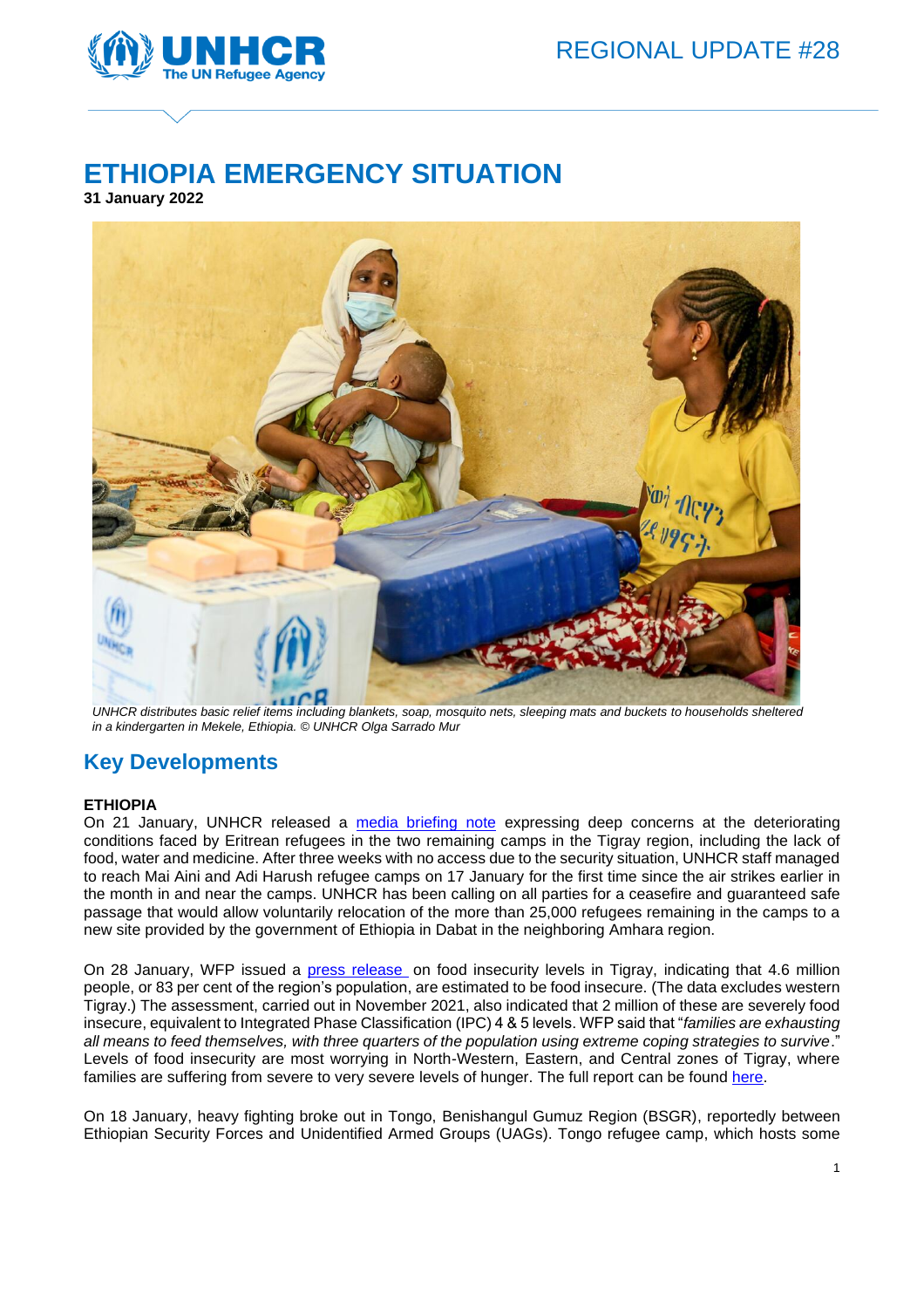

12,000 refugees, was subsequently reportedly looted, and burned and all humanitarian staff evacuated from the area. The security situation in the area had been tense since December 2021 when fighting resulted in looting and burning of equipment from INGO and RRS offices and the relocation of humanitarian workers and government partners from Gure-Shembola refugee camp hosting some 10,000 refugees.

Some 22,000 refugees who had been residing in the two camps have since self-relocated to three main locations closer to Assosa, the regional capital. Benishangul Gumuz regional authorities have identified a new temporary site with capacity to accommodate 20,000 people. UNHCR and partners are working to install basic services including shelter, water points, and latrines and to begin relocating refugees to the new site as soon as possible.

The Refugees and Returnees Service (RRS) Deputy Director General and UNHCR's Deputy Representative, along with senior management of WFP undertook a mission to Assosa from 27 to 28 January, to support the response and dialogue with the Regional Government. On 27 January, they met the Deputy President of BSGR and other relevant entities to discuss the emergency response. Cross border information sharing between UNHCR Ethiopia, and Sudan is ongoing, as well as for Government counterparts. The review of UNHCR regional contingency plans with Sudan is also underway.

Until recently refugees in BSRG had been hosted in five refugee camps: Sherkole (11,589), Tsore (18,484), Bambasi (19,337), Tongo (11,822) and Gure-Shembola (10,343). Majority of the refugees (about 46,183) come from Sudan (mostly Blue Nile State) and arrived in Ethiopia in successive waves.

# **Ethiopia Response**

*The humanitarian situation across northern Ethiopia continues to be deeply concerning for refugees, the internally displaced and host communities. Civilians have endured over one year of conflict with extremely limited basic services and assistance available, leading to a significant escalation in humanitarian needs with ongoing new displacements. The security situation remains volatile, affecting civilians and constraining humanitarian actors on the ground. Communication, electricity, and banking services remain intermittent.*

## **Eritrean Refugee Response**

On 17 January, UNHCR visited Mai Aini and Adi Harush refugee camps in Mai Tsebri to assess the overall security situation and the most pressing needs of the refugees. In Mai Aini camp, the team held interviews with refugees and confirmed the reported drone strike on 5 January that resulted in three fatalities among refugees and four others wounded. The mission also confirmed the drone strike on a flour grinding mill in Mai Tsebri town on 10 January where seventeen people, mostly women, were killed and several others wounded. No refugee casualties were reported in this incident. While the overall security situation in the camps was reportedly calm, the refugees were seen selling their belongings including their clothes as they are in dire need of food and other essentials including water and healthcare.

Refugees also told UNHCR of increasing preventable deaths – more than 20 over the last six weeks – linked to the overall decline in conditions, and in particular the lack of medicine and health services. The clinics in the camps have been essentially closed since early January when they finally completely ran out of medicine. The lack of fuel means that clean water can neither be pumped nor trucked to the camps, with refugees resorting to collecting water from streams that are rapidly drying up, leading to a severe risk of water-borne diseases. Despite concerted efforts, the complete inability to move supplies into the region means that extreme hunger is an increasing concern. With food running out in the camp and no additional stocks available for distribution, refugees told us they had resorted to selling their clothes and few belongings to try to get food.

As of 26 January, in the new refugee site in Alemwach, a total of 670 verified refugees in Dabat are all hosted temporarily at the emergency collective centers in Dabat town, North Gondar. Construction work continues, with sixteen communal hangars with a capacity to accommodate 1,600 refugees almost completed, and an additional 22 hangars under construction to host some 4,000 persons.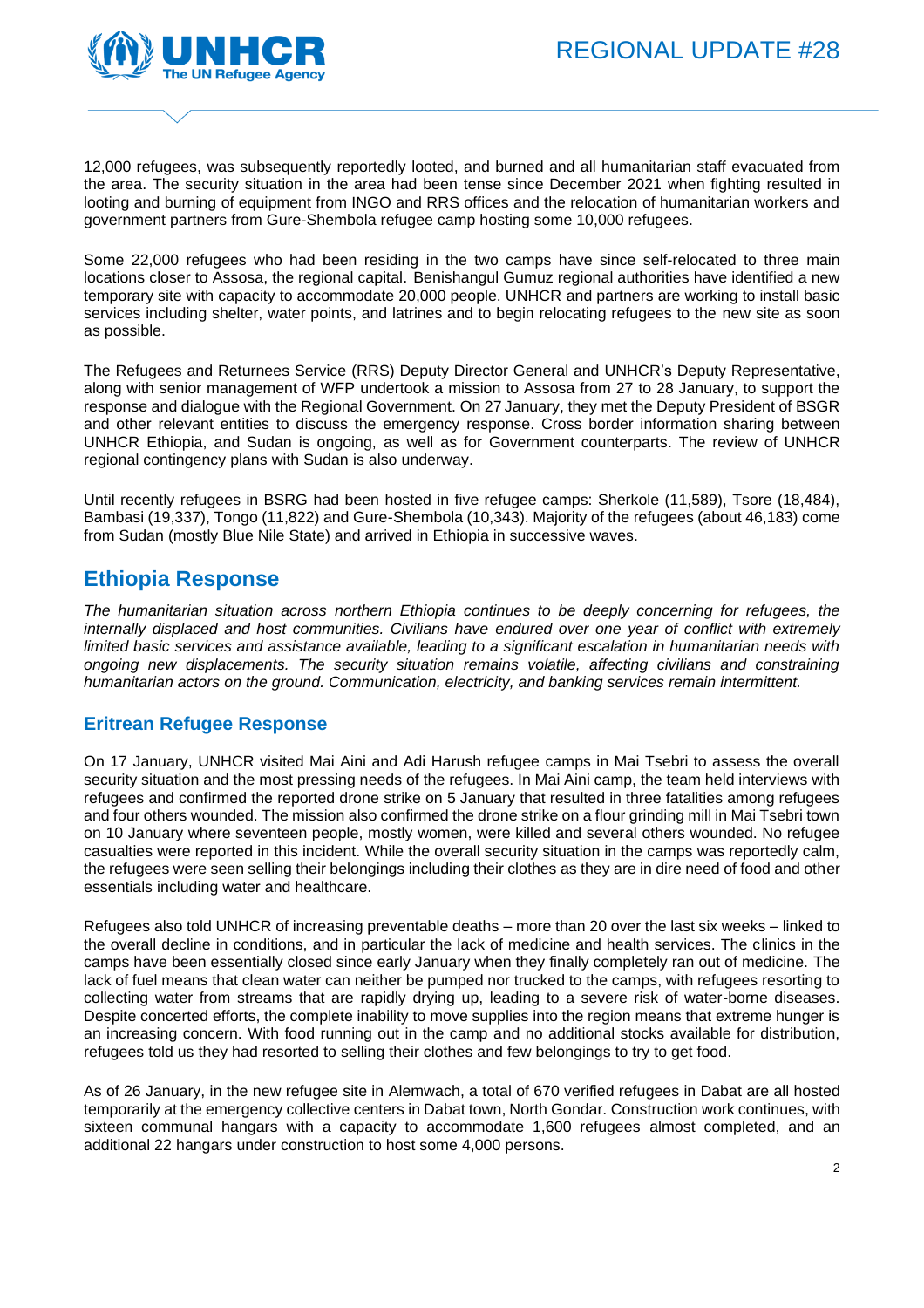

# **Internally Displaced Persons (IDPs)**

As of mid-January, the total number of IDPs in Debark, Amhara region, was 136,124 individuals, including 2,340 IDPs who recently arrived from Tselemti and Adi Arkay woredas. Given the increasing needs of IDPs, OCHA started a ten-day mission to interact with local authorities and humanitarian actors to strengthen coordination and response system to the IDP situation in Gondar/North Gondar.

On 24 January, the UNHCR Ethiopia Representative undertook a mission to Debre Birhan, Amhara region, during which he met with zonal authorities and visited two IDP sites hosting over 400 IDP households, most of whom have recently arrived in Debre Birhan from Dano woreda, West Shewa Zone of Oromia Region. On 25 January, the Representative and the Principal Situation Coordinator were joined by the Regional Humanitarian Coordinator for East Africa, with whom they visited Dessie. The mission participated in CRI distribution to IDP new arrivals and met with UN agencies and partners operating in Dessie. The mission also met with the Commission for Food Protection and the Commissioner of the Bureau of Women, Children and Social Affairs (BoWCSA).

UNHCR is currently establishing a presence in Dessie where WFP, UNICEF, the International Committee of the Red Cross (ICRC) and implementing partners are operating. UNHCR is working on expediting deployment of protection staff and finalizing partnership agreements to scale up its protection presence. Furthermore, UNHCR has initiated a Protection Working Group and is working on a Mental Health and Psychosocial Support framework. Dessie had been inaccessible and heavily impacted by the armed conflict for almost two months, during which infrastructures were destroyed leading to lack of adequate basic services required for communities and returning IDPs.

Following the recent fighting reported at the border between Tigray and Afar regions resulting in significant displacements, UNHCR and the Disaster Prevention and Food Security Programme Coordination Office (DPFSPCO) are working on a joint enrolment exercise of these IDPs to facilitate the planning and provision of assistance and services. So far, a total of 2,254 IDP households from five kebeles (wards/neighborhoods) have been enrolled.

**Protection:** In Mekelle, the last convoy of voluntary IDP returns in the operation that started in December 2021 departed on 25 January with 5,442 individuals (943 households). Since 8 December, 9,604 individuals (5,442 households) have returned to South-eastern, Central, South, Eastern and North-western zones of the Tigray region. UNHCR ensured that returns were informed, voluntary, safe, and dignified. This included the provision of CRIs, protection counselling, coordination of the Return Working Group and refreshments to the returnees.

Following the airstrike on Dedebit IDP site on 7 January, the number of new IDP arrivals displaced from that site is increasing in Abi Adi. As of 24 January, 560 households had arrived in Abi Adi and UNHCR and OCHA completed a two-day rapid protection needs assessment in this area to better understand the protection concerns of the new arrivals and to identify people with specific needs.

On 26 January, the Disaster Prevention and Food Security Programme Coordination Office (DPFSPCO) and UNHCR led an ECHO mission to the IDP site in Semera and the newly identified site where the IDPs of Semera will be relocated once the site has been set up. The ECHO mission also visited Aysaita camp for Eritrean refugees together with the Refugees and Returnees Service (RRS).

**Shelter and Non-food Items:** In Tigray region, zonal authorities with the support of the Emergency Taskforce launched a multisectoral assessment in Selekleka on 12 January, to relocate remaining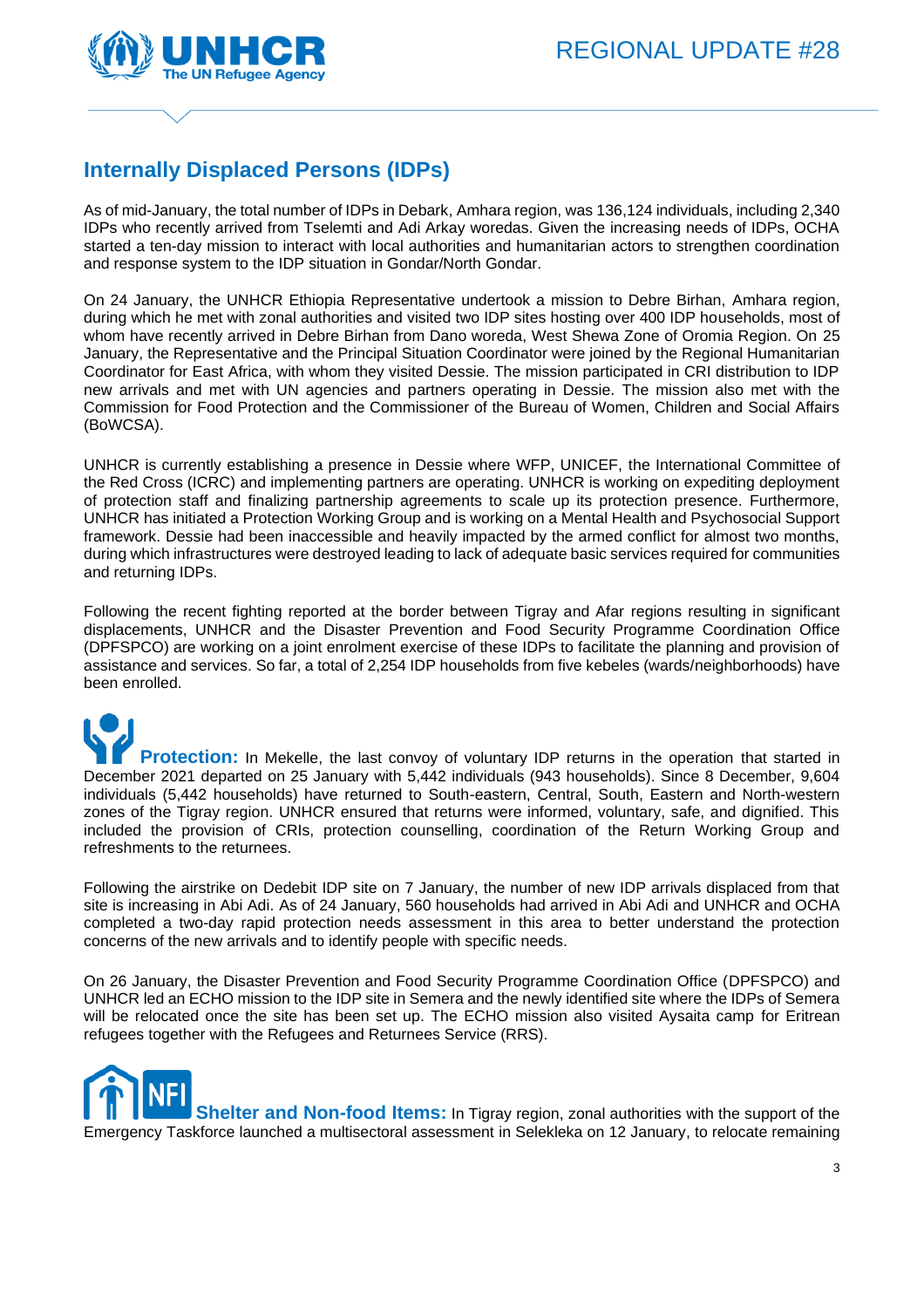

IDPs from Dedebit. Shelters were available to host 2,000 individuals in the school facilities. UNHCR committed to provide 500 standard kits of CRIs; 1,000 plastic sheets and contribute funds for transportation.

UNHCR provided a total of 200 CRI materials consisting of blankets, mosquito nets, sleeping mats and collapsible jerricans to Shire's Sehul hospital in support of wounded IDPs from Dedebit who had been transferred to the hospital. In addition, UNHCR also distributed packed water and NFIs consisting of 30 pieces of bedsheets, 14 dozen of two-liter packed water and 50 kg of dates to the wounded IDPs.

In Amhara region, on 10 January, UNHCR and partner Action Africa Help International (AAH-I) in Bahir Dar concluded the distribution of NFIs to 9,412 returnees (2,470 HH) and conflict affected populations in Sekota (8,041 persons/ 2,000 HH) and Sehala (1,371 persons/ 470 HH) in Wag Himra. The distribution of the NFI kits to the IDPs from Abala hosted in Semera site has been completed by ANE targeting 1,000 households.

In Afar region, UNHCR dispatched NFIs to two sites in Semera hosting 1,000 IDP households from Abala. Distributions of NFIs began on 6 January, with the participation of the IDP community and partners on the ground. A total of 5,000 core relief items are planned for distribution to returning IDPs in Dessie, South Wollo.

Relief assistance was also provided to IDPs from Abala who were brought by the local authorities to Semera. The IDPs received firewood, cooking pans and utensils to facilitate the establishment of a communal kitchen and preparation of the dry food provided by WFP. Additionally, UNHCR is working with ANE to prepare for NFI distribution to these IDPs following site layout to establish shelter and communal kitchen. UNHCR has also provided digging tools to IDPs for the construction of temporary latrines to prevent a health outbreak, pending installation of showers and latrines to cover hygiene and sanitation needs.



**Camp Coordination and Camp Management:** In Shire, UNHCR was selected by the subnational CCCM Cluster as lead agency for the new IDP site in Selekleka for IDPs relocated from Dedebit after the 7 January airstrike. Following the relocation of over 5,000 IDPs from Dedebit to this new site, CCCM partners have been supporting the IDPs. IOM will support with partitioning of the communal halls which have been repurposed as an IDP center in the town. UNHCR conducted site planning activities including demarcation of the new site. UNHCR is preparing to set up Protection Desks and will also be providing CRIs and plastic sheeting.

On 26 January, WFP and UNHCR conducted blanket distribution of food to 6,949 individuals in Selekleka, residing in school facilities. WFP also distributed food to 81,500 individuals in Shire, representing 50 percent of the 163,000 IDPs planned for assistance in Shire.

# **Sudan Response**

The Metema-Gallabat border crossing point was closed again by Sudanese authorities for security reasons, with only Ethiopian fuel trucks allowed entry. The border point at the edge of Fashega has not been primarily used by Ethiopian asylum seekers so far. Tigrayans have been arriving mainly through Hamdayet (opposite the border from Humera), while ethnic Qemant have been arriving south of Metema at the Taya border crossing.

On 9 January, UNHCR's Principal Situation Coordinator met with the Acting Wali of Gedaref and representatives from security forces and line ministries. UNHCR was strongly urged to ensure that all partners provide more support to host communities and to other local communities in Gedaref State. Overall, the message of the Sudanese authorities indicates that increased support for the host community will be critical to maintain peaceful co-existence between refugee and host communities.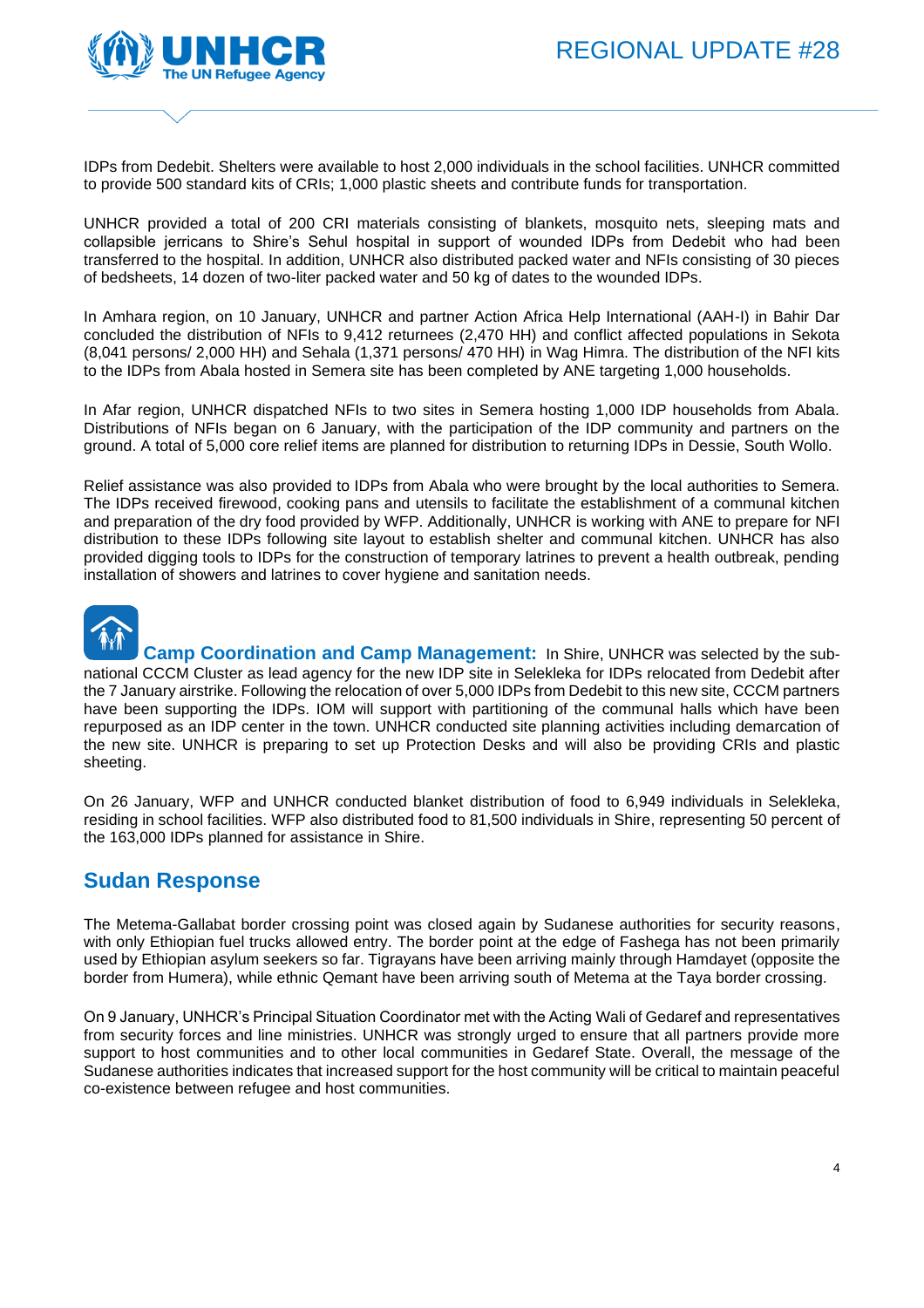

**Protection:** UNHCR, the National Council for Child Welfare (NCCW), Save the Children and UNICEF held case conference meetings for critical child protection cases. Various cases related to low school attendance and follow up modalities for unaccompanied and separated children were examined with support provided to refugees in line with the recommendations made by the team.

The GBV sub-working group is developing an information sharing protocol based on the results of a survey on the data sharing and processing practices of seven partners working on GBV referrals and case management in eastern Sudan. The sub-working group aims to have the information sharing protocol in place by end of February 2022.



**Education:** The Norwegian Refugee Council (NRC) completed the construction of two primary schools in Tunaydbah, each with six semi-permanent classrooms. A total of three primary schools will now be operating as of February 2022, helping increase the enrolment rate in the camp which stood at 20 per cent at the end of December 2021. Mobilization efforts have commenced to encourage parents to enroll their children in school, and the recruitment of 30 refugee teachers is also underway. NRC distributed education kits with stationaries and books to 3,400 students in Tunaydbah and Um Rakuba.

Save the Children International opened an additional Early Childhood Development Centre (ECDC) in Um Rakuba. This brings the total number of ECDCs to eight in Tunaydbah and Um Rakuba four in each camp providing services to over 90 per cent of refugee children aged four to five years old.



**Health and mental health and psychosocial support (MHPSS):** ALIGHT donated various medical equipment to Gedaref Hospital as part of ongoing efforts to support the host community and strengthen the capacity of the existing national healthcare system. Equipment included blood count machines, microscopes, surgical sets, and water containers. ALIGHT also provided nutritional support to 150 refugees living with HIV/AIDS and tuberculosis in Um Rakuba.

**Camp Coordination and Camp Management:** As part of ongoing efforts to scale up support to Sudanese communities near Um Rakuba, Danish Refugee Council (DRC) has begun rehabilitating several buildings and procuring materials, including solar lights and panels, sports equipment, baking equipment and art kits, for various quick impact projects. These interventions were informed by the findings of a technical assessment and focus group discussions with the host communities. DRC met with community leaders of Abraham Village, near Tunaydbah to seek their feedback on quick impact projects.

**Communicating with Communities:** During the week of 20 January, UNHCR and IOM held a review meeting on mixed movement to discuss areas of collaboration on issues related to mixed migration, human smuggling, and trafficking. Discussions focused on how to conduct joint analysis, report on migration patterns and document possible victims of trafficking to better address these issues.

# **SOMALIA**

### **NEW ARRIVALS AND BORDER DYNAMICS**

**Somaliland:** In mid-January the UNHCR Deputy Representative and Emergency Coordinator undertook a mission to Somaliland, accompanied by the Somaliland Head of Sub-Office. The mission team held meetings with government officials and the National Displacement and Refugee Agency (NDRA) Chairman.

UNHCR expressed appreciation for the Somaliland government for their support to the Ethiopian asylumseekers and requested NDRA to resume the biometric registration for those who are already in the territory. UNHCR underlined its commitment to support Registration as guided by its Protection Mandate. NDRA is supportive for registration of the new arrivals from Ethiopia and the establishment of a reception centre in Borama on land provided by the government. UNHCR will support the registration process through training, provision of equipment, and staffing. UNHCR also requested the government to consider mobile registration at the point of entry as currently the registration is done by NDRA centrally in Hargeisa.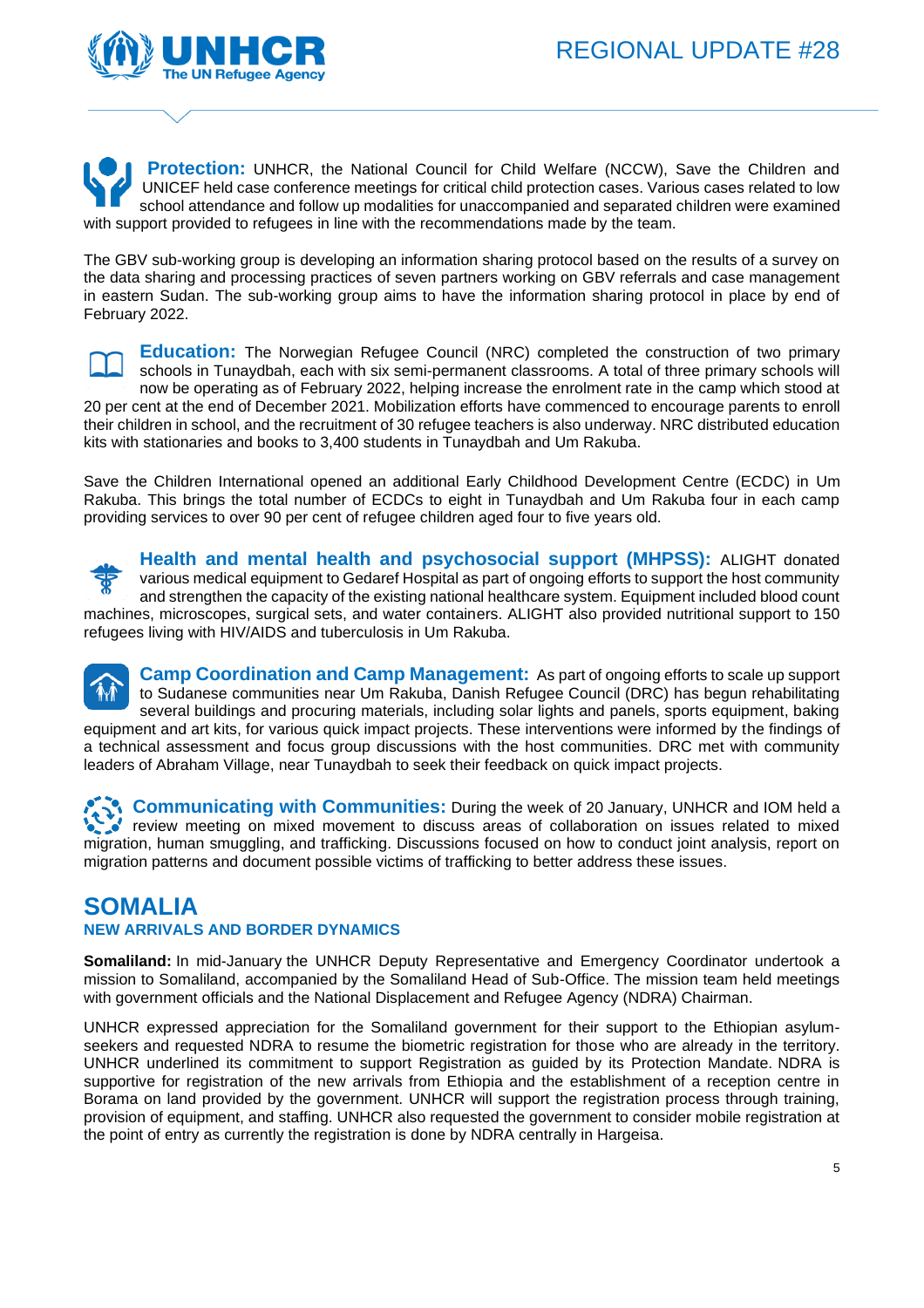

The delegation then travelled to Borama town where they held a meeting with the Deputy Governor of Borama, who reported a decrease in the number of arrivals compared to previous months, and further stated that the recent Ethiopian arrivals (less than 40 HHs) need urgent attention to prevent protection risks related to lack of shelter.

**Puntland/Galmudug:** The UNHCR Deputy Representative and Emergency Coordinator undertook a mission to Galkayo as part of their ongoing missions to assess the operation's level of emergency preparedness for a possible refugee influx from Ethiopia.

**South Central Somalia (Jubaland):** UNHCR completed the distribution of one-off multipurpose cash grants to all new arrivals (136 households). UNHCR concluded level 2 biometric registration for the Ethiopian new arrivals in Dollow with a total 203 household/582 individuals registered in ProGres V4. Discussions are underway with local authorities to obtain the land title for the site allocated for the construction of a reception centre in Dollow in preparedness for any eventual arrival of Ethiopian refugees.

# **SOUTH SUDAN**

**KEY HIGHLIGHTS AND BORDER DYNAMICS – Upper Nile**

63 South Sudanese refugees returned to South Sudan (Nassir, Ulang and Malakal counties) from Gambella refugee camps in Ethiopia through Pagak and Wicluak Jaak border entry points and have settled within host communities and with relatives.

On 25 January, 25 South Sudanese refugee households (102 individuals) returned to Malakal town from Ngunyyien Tharpam refugee camp in Ethiopia, with the majority settling at Fire Brigade collective site. On 26 January, UNHCR conducted a protection assessment mission to understand triggers for return, protection concerns, and intentions.

### **Contingency Planning**

UNHCR conducted meetings with government counterpart Relief and Rehabilitation Commission (RRC) with the aim to establish clear return and reintegration systems and processes that will help build trust and confidence among returnees. They also identified challenges and opportunities for returns and started developing strategies to nurture sustainable returns that will lead to early recovery and stabilization.

#### **Progress Made in Preparedness**

On 23 - 25 January, UNHCR conducted a training on community mobilization and community driven solution mechanisms to displacement in Ulang and Yomding (Ulang county). The training aimed to develop a structured plan to ensure sustainability of return and reintegration processes. Participants were trained on the understanding of CCCM, protection, human rights and community participation, coordination, prevention of GBV and information management. Beneficiaries of the training included representatives from the local authorities, community/local and religious leaders including the executive chief, youth, women, elderly, and persons with disability leadership, teachers and humanitarian organizations from WASH, Health, Protection and Nutrition sectors.